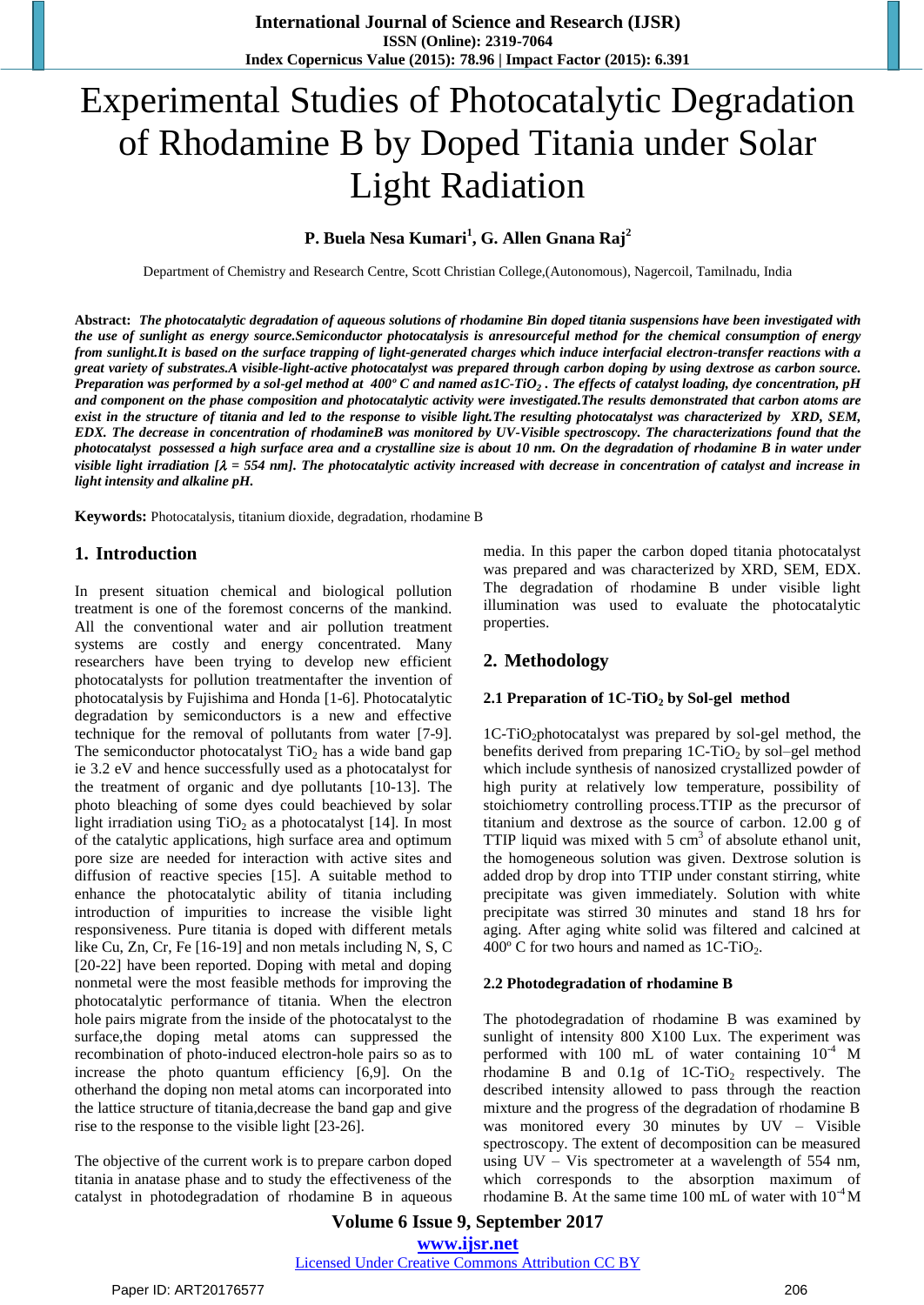rhodamine B was tested and monitored by UV – Vis spectroscopy to investigate if degradation also occurs in the absence of the photocatalyst.

## **3. Results**

#### **3.1 Effect of Catalyst Load**

(Fig.1) shows the influence of catalyst concentration on photocatalytic degradation rhodamine B at  $10^{-4}$  M solution and  $0.1g/100$  mL 1C-TiO<sub>2</sub>



**Figure 1:** Effect of catalyst concentration on % degradation using  $1C-TiO<sub>2</sub>$ 

The effects of catalyst loading on photocatalytic degradation of dyes in wastewaters have been studied [27]. Results show that the the initial rates were found to be directly proportional to catalyst concentration. Further observed that there is a limit of catalyst concentration that must be used for the photodegradation of rhodamine B, above which the rate of photocatalysis will even decrease. This is in agreement with recent reports [28]. Here the percent degradation of  $1C-TiO<sub>2</sub>$  is increase maximum amount of 0.3g/100 ml. This indicated that the active site provided for the adsorption of substrate on the catalyst surface is limited to catalyst amount of 0.3g/100 ml. The increase in the degradation efficiency of the dye is due to an increase in the active sites available on the catalyst surface for the reaction, which in turn increases the rate of radical formation. The reduction in the degradation when the catalyst amount is increased ie beyond 0.3g/100 ml is due to light scattering and reduction in light penetration through the solution and also the deactivation of activated molecules by collision with ground state molecules.

## **3.2Effect of pH**

(Fig.2) shows the influence of pH on photocatalytic degradation rhodamine B at  $10^{-4}$ M solution and  $0.1$  g/100 mL  $1C-TiO<sub>2</sub>$ 



**Figure 2:** Effect of pH on % degradation using 1C-TiO<sub>2</sub>

It is evident from the graph fig 2 that as the pH of dye solution changes from acidic to alkaline; the percentage of degradation is increasing. In the alkaline solution at pH 9.4 the % of degradation is 90.7% likewise, at pH 10.6 the % degradation is 99.52%. But when the pH is decreased from 10.6 to 4 the degradation was decreased upto76%. So the maximum degradation has been found at pH 10.6 after 90 min of exposure.

#### **3.3 Effect of dye concentration**

(Fig.3) shows the influence of dye concentration on photocatalytic degradation rhodamine B of 0.1g/100 mL 1C- $TiO<sub>2</sub>$ 



Figure 3: Effect of initial dye concentration on % degradation using  $1C-TiO<sub>2</sub>$ 

The effect of rhodamine B dye concentration on the degradation was studied by varying concentration. If the dye concentration is  $0.15x10^4$  M the degradation efficiency was found to be increased because the dye concentration decreased, more and more active sites are available for the reaction, the solution becomes less colored and the path length of photons entering the solution increase and more number of photons reach the catalyst surface and the generation of hydroxyl and superoxide radical is increased.

## **3.4 Effect of time**

A 100 ml of  $10^{-4}$  molar aqueous solution of rhodamine B with catalyst amount of 0.1 g was used for this study. Before irradiation the system was magnetically stirred for 30 minutes under dark to establish the adsorption desorption equilibrium between the catalytic surface and the dye. After irradiation of sunlight, around 10ml of the suspension was pipetted out from the solution at an interval of 30 minutes. The pipetted sample was filtered and measured its absorbance at 554 nm.



**Figure 4:** Effect of time on % degradation using 1C-TiO<sub>2</sub>

**Volume 6 Issue 9, September 2017 <www.ijsr.net>** [Licensed Under Creative Commons Attribution CC BY](http://creativecommons.org/licenses/by/4.0/)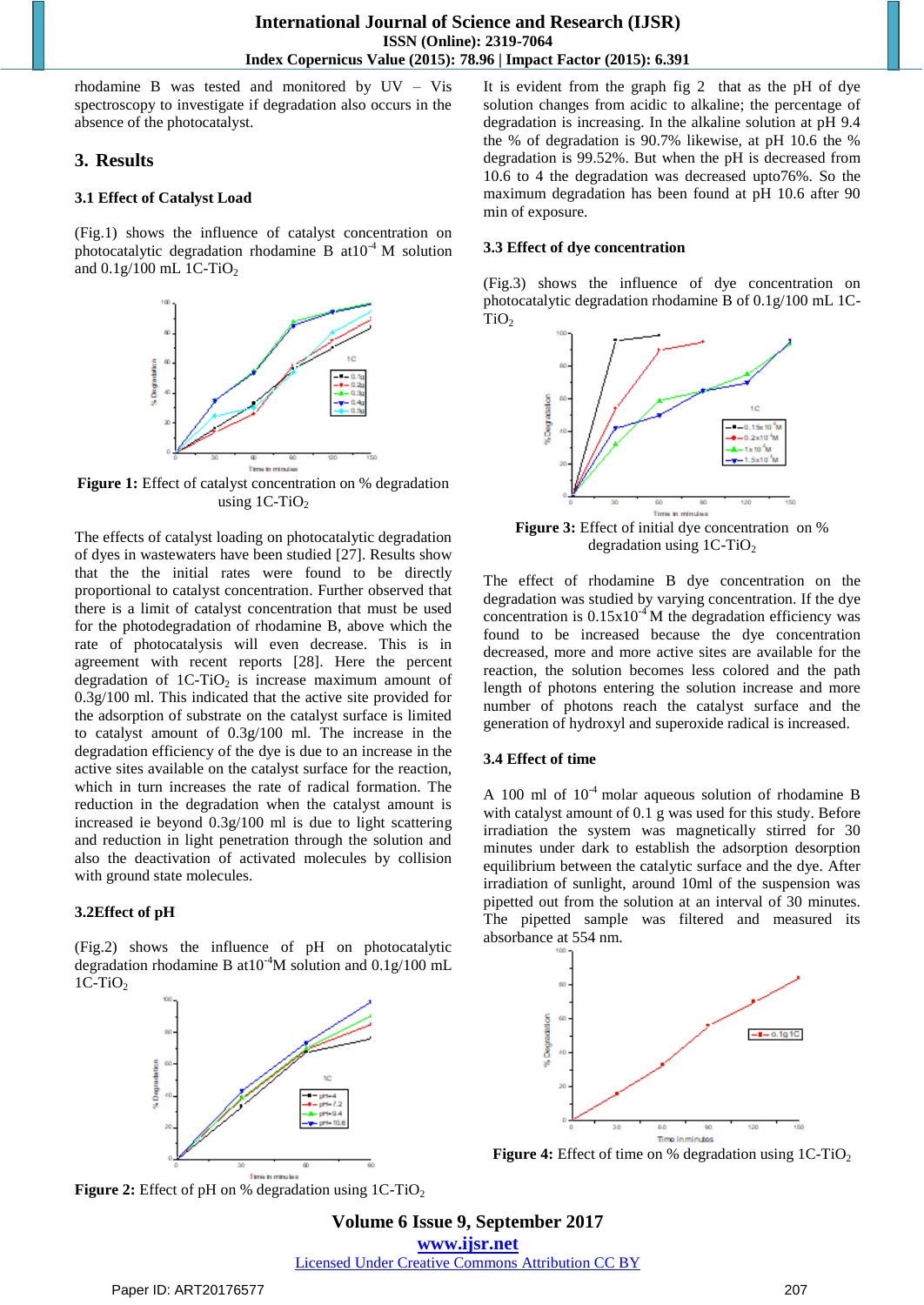The photocatalytic percent degradation of rhodamine against the irradiation time is shown in (Fig.4). Results show that the1C-TiO<sub>2</sub> gives a linear relationship with the increase of time. When time increases more and more light energy falls on the catalyst surfaces which increases the formation of photo excited species and enhances the photocatalytic activity.

#### **3.5 Recycling of catalyst**

To evaluate activity of the catalyst for photocatalytic degradation, recycling studies are conducted over  $1C-TiO<sub>2</sub>$ using 0.1g/100 mL catalyst and the results are provided in (Fig.5)



**Figure 5:** Efficiency on the recycling of 1C-TiO<sub>2</sub> catalyst

The first cycle the degradation is 80 %. After the completion of the first cycle, the catalyst is removed, dried and is reused as such for the second cycle, a slight decrease in the degradation is observed compared to the first cycle ie; 72 %. When the same catalyst is reused without calcinations for the third and fouth cycles the degradation % of rhodamine B is 70% and 60% respectively.

#### **3.6 SEM Analysis**

(Fig.6) shows SEM image of the typical sample  $1C-TiO<sub>2</sub>$ . The as-prepared  $1C-TiO<sub>2</sub>$  has the small particle size and a good dispersion. A good dispersion imparts not only for the surface properties but also improve the electronic structure ie to make the visible light spectrum more active for the better photocatalytic activity.







**Figure 6:** SEM images of  $1C-TiO<sub>2</sub>$  (a) at  $1\mu$ m (b) at  $5\mu$ m  $(c)$  at  $10 \mu m$ 

## **3.7 XRD analysis**

The XRD pattern of synthesized  $1C-TiO<sub>2</sub>$  photocatalystsis shown in (Fig.7)



**Figure 7:** XRD patterns of 1C-TiO<sub>2</sub>

From the XRD patterns, the average crystalline size of 1C- $TiO<sub>2</sub>$  found to be 10 nm using Debye-Scherrer equation. The 1C-TiO<sub>2</sub> sample can be assigned to pure anatase  $TiO<sub>2</sub>$  with reflection peaks in (101), (112), (200), (211), (204) and (215) crystal planes.

## **3.8 EDAX analysis**

(Fig.8) shows a typical EDX spectrum of the as formed 1C- $TiO<sub>2</sub>$  sample. The spectrum indicates Titanium and Oxygen as the major elements in the photocatalyst and also confirms the presence of dopant Carbon(6.55Atom%) in  $TiO<sub>2</sub>$ .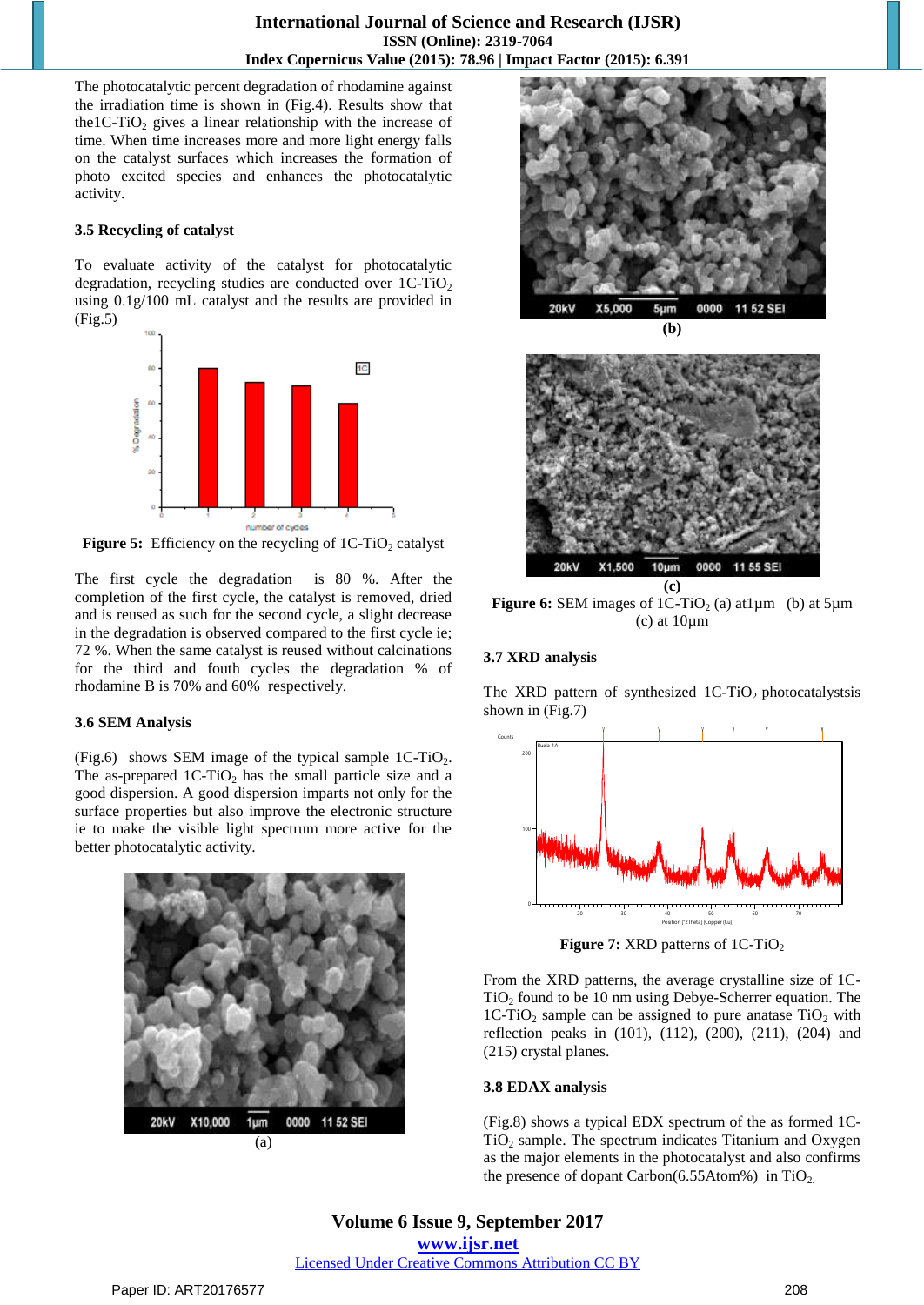

**Figure 8:** EDAX diagram of 1C-TiO<sub>2</sub>

**Table 1:** Composition of 1C-TiO<sub>2</sub>

| Element | keV   | Mass % | Atom % |        |
|---------|-------|--------|--------|--------|
| CК      | 0.277 | 2.13   | 6.55   | 1.7199 |
| OΚ      | 0.525 | 11.63  | 26.87  | 0.6543 |
| TiK     | 4.508 | 86.24  | 66.57  |        |
| Total   |       | 100    | 100    |        |

#### **3.9 Photodegradation of rhodamine B**

Several authors have studied the degradation of different dyes by the photocatalytic treatment and reported that the decolourisation due to complete mineralization of dye was observed in UV-visible spectrophotometer.

(Fig.9) shows the absorption spectra of rhodamine B dye during the reaction time.The primary absorption peaks of the original dye solution are at 554 nm.



**Figure 9:** UV-visible absorption spectra of rhodamine B dye



**Figure 10:** UV-visible absorption spectra of degraded rhodamine B dye

(Fig.10) represents the absorption spectra of degraded rhodamine B dye with  $1C-TiO<sub>2</sub>$ . As the reaction proceeds, the peak at 554 nm disappears gradually, indicates that the main chromophore in rhodamine B gets cleaved with 1C- $TiO<sub>2</sub>$ .

# **4. Conclusion**

The sol-gel synthesised carbon doped nanocrystalline titania powder  $1C-TiO<sub>2</sub>$  was employed as a catalyst for the decomposition of rhodamine B dye. It was found that the dye is completely decomposed on irradiation in the presence of the  $1C-TiO<sub>2</sub>$  catalyst at alkaline pH under solar light irradiation. The complete decolourization of the dye was followed by UV-visible spectrophotometry. As formed 1C- $TiO<sub>2</sub>$  exhibit better photocatalytic activity. From the SEM-EDX, UV-Vis results, it was confirmed that the assimilation of carbon in  $TiO<sub>2</sub>$  decreases the grain size and hence increases the photocatalytic degradation of rhodamine B under visible light irradiation. Increase in time, minimum catalyst amount(0.3g/100mL), lower dye concentration  $(0.15x10^{-4}M)$ , alkaline media(pH=10.6) are the factors which enhance the photocatalytic activity. Overall,  $1C-TiO<sub>2</sub>$ photocatalyst possesses the highest visible light absorption and fast degradation of rhodamine b in aqueous media using visible light.

## **References**

- [1] Fujishima, A and Honda, K, Electrochemical photolysis of water at a semiconductor electrode. Nature, 238: 37– 38, 1972.
- [2] Norman, S Allen, Michele Edge, Gonzalo Sandoval, Jo Verran, John Stratton and Julie Maltby, Photocatalytic coatings for environmental applications. Photochemistry and Photobiology, 81(2): 279-290, 2005.
- [3] Ren, J Wang, W Sun, S Zhang, L and Chang, J, Enhanced photocatalytic activity of  $Bi<sub>2</sub>WO<sub>6</sub>$  loaded with Ag nanoparticles under visible light irradiation. Applied Catalysis B: Environmental, 92: 50–55, 2009.
- [4] Fengna, C Xudong, Y and Qiong, W, Photocatalytic oxidation of Escherichia coli, Aspergillusniger, and formaldehyde under different ultraviolet irradiation conditions, Environmental Science and Technology. 43: 4606–4611, 2009.
- [5] Akhavan, O and Azimirad, R Photocatalytic property of  $Fe<sub>2</sub>O<sub>3</sub>$  nanograin chains coated by TiO<sub>2</sub> nanolayer in visible light irradiation, Applied Catalysis A: General. 369 : 77–82, 2009.
- [6] Ranjith G. Nair, Jetendra K. Roy, Samdarshi, S K and Mukherjee, A K , Mixed phase V doped titania shows high photoactivity for disinfection ofEscherichia coliand detoxification of phenol, Solar Energy Materials & Solar Cells.2012;105 : 103–108.
- [7] Ali Mahyar, Mohammad Ali Behnajady and Naser Modirshahla, Enhanced Photocatalytic Degradation of C.I.Basic Violet 2 Using  $TiO<sub>2</sub>-SiO<sub>2</sub>$  Composite Nanoparticles, Photochemistry and Photobiology. 87: 795-801, 2011.
- [8] Shivaraju H P, Removal of Organic Pollutants in the Municipal Sewage Water by  $TiO<sub>2</sub>$  based Heterogeneous Photocatalysis, Int.J.Environ.Sci. 1(5): 911-923, 2011.
- [9] NarayanappaMadhusudhana,KambalagereYogendra and Kittappa M Mahadevan, Phototcatalytic Degradation of Violet GL2B Azo dye by using Calcium Aluminate Nanoparticle in presence of solar light, Research Journal of Chemical Sciences.2012; 2(5) : 72- 77.

## **Volume 6 Issue 9, September 2017 <www.ijsr.net>**

# [Licensed Under Creative Commons Attribution CC BY](http://creativecommons.org/licenses/by/4.0/)